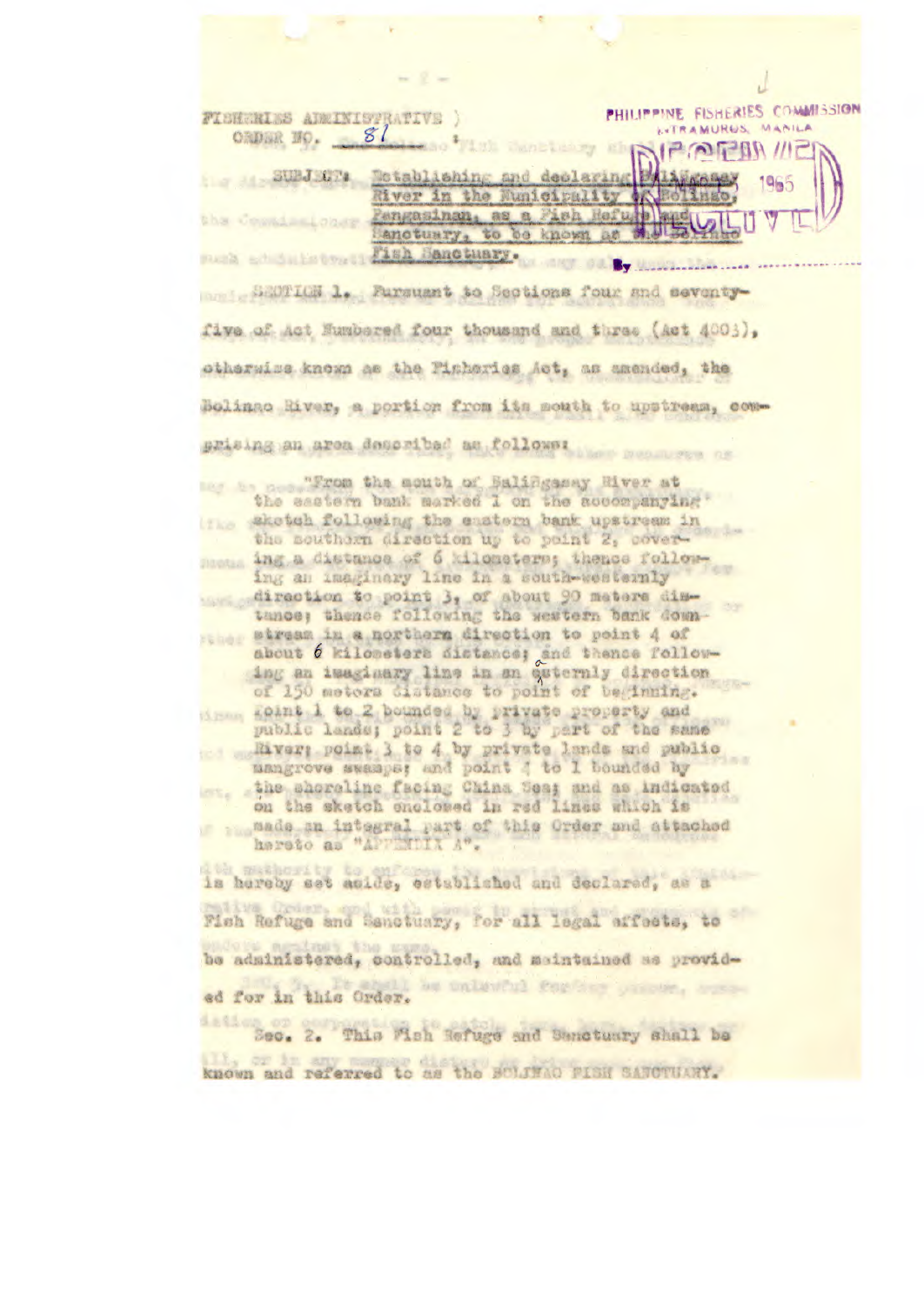## SEC. 3. The Bolinao Fish Manctuary shall be under

the direct control, administration and supervision of the Commissioner of Micheries, and in the expraise of such administrative authority, he may call upon the **GRAPE AC** municipal authorities of Bolinao for assistance and *Front* cooperation, particularly, in the proper maintenance and supervision of said sanctuary; the Commissioner of the Philippine Pisheries Commission shall also conformably with applicable laws, take such other measures as may be necessary for the safeguard of the sanctuary, like the placing of sign boards and warnings in conspicuous places to prevent trespassing therein except for navigation of people residing upstreams, depredation or other acts probibited by this Order. **BY FREE** ALCCC FAN

SEC. 4. The Municipal Officials of Solinso, Pangasinan and the barrio captains, attde from the officers and employees mentioned in Bection five of the Fisheries Act, are hereby especially designated and made deputies of the Sacretary of Grriculture and Hatural Resources with authority to enforce the provisions of this Administrative Order, and with power to arrest and prosecute offenders against the same.

SWG. 5. It shall be unlawful for any person, asseciation or corporation to catch, take, harv, destroy or kill, or in any manner disturb or drive away any fish,